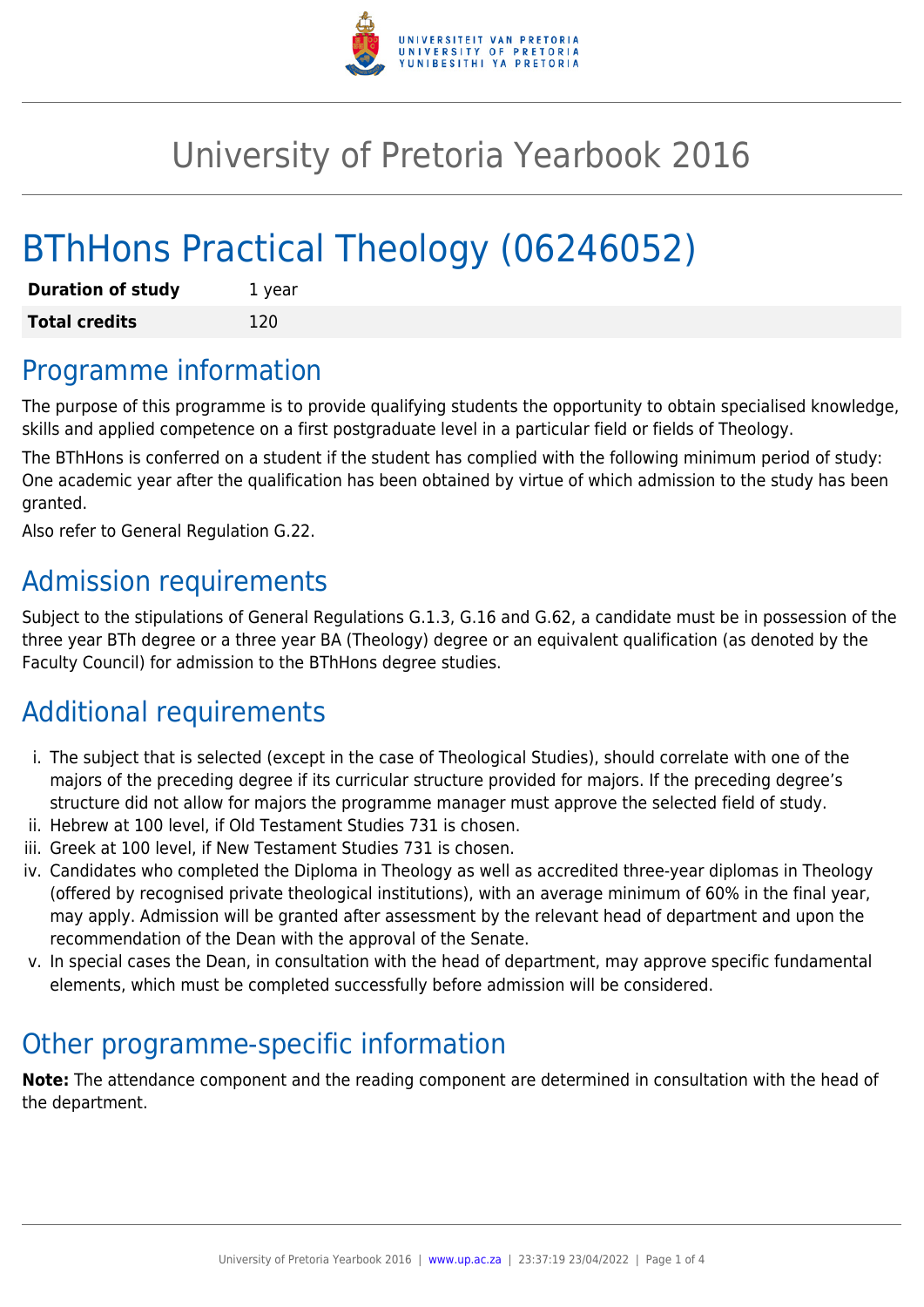

# Examinations and pass requirements

#### **Examination regulations applicable to honours degrees in the faculty**

A student may not sit for an examination for the honours degree more than twice in the same module, subject to exceptions approved by the Dean, on the recommendation of the head of department. A percentage mark is given provided that the passmark is at least 50% and at least 75% as a pass with distinction.

# Research information

#### **Article for publication**

Unless Senate, on the recommendation of the supervisor, decides otherwise, a student, before or on submission of a dissertation, must submit at least one draft article for publication in a recognized academic journal and in the case of a thesis, must submit proof of submission of an article issued by an accredited journal, to the Head: Student Administration.

The draft or submitted article, as the case may be, should be based on the research that the student has conducted for the dissertation/thesis and be approved by the supervisor if the supervisor is not a co-author. The supervisor shall be responsible for ensuring that the paper is taken through all the processes of revision and resubmission, as may be necessary. Conferment of the degree may be made subject to compliance with the stipulations of this regulation.

## Pass with distinction

The degree is conferred with distinction on a student who obtains a weighted average (GPA) of 75% in all the prescribed modules, provided not one of the modules had been failed previously and that the programme was completed within the minimum prescribed period.

# General information

#### **Registration for postgraduate programmes**

#### **1. Concurrent registration for a second postgraduate programme**

No student is allowed to register for more than one postgraduate programme concurrently, except where the student's academic record warrants it and with the Dean's approval. Continuation of study for the second postgraduate programme will be subject to favourable progress reported by the heads of department in the Faculty of Theology. However, no student will be allowed to participate in examinations for a second postgraduate programme in another faculty during the examinations of the Faculty of Theology.

#### **2. Renewal of registration**

Students of the University are registered for one year of study. After an academic year has expired, students wishing to continue their studies at the University must renew their registration and pay such fees for renewal of registration as prescribed.

No interruption may occur in a postgraduate student's registration for a postgraduate study programme. Should a student interrupt his/her studies, such a student will upon re-registration be liable for the full fees applicable to the degree programme.

If a student interrupts registration for the postgraduate programme and it is not renewed within four years of the first registration, the credits obtained will no longer be valid. The student should repeat the modules already passed.

A student for an honours degree must complete his or her studies within two years. Under special circumstances,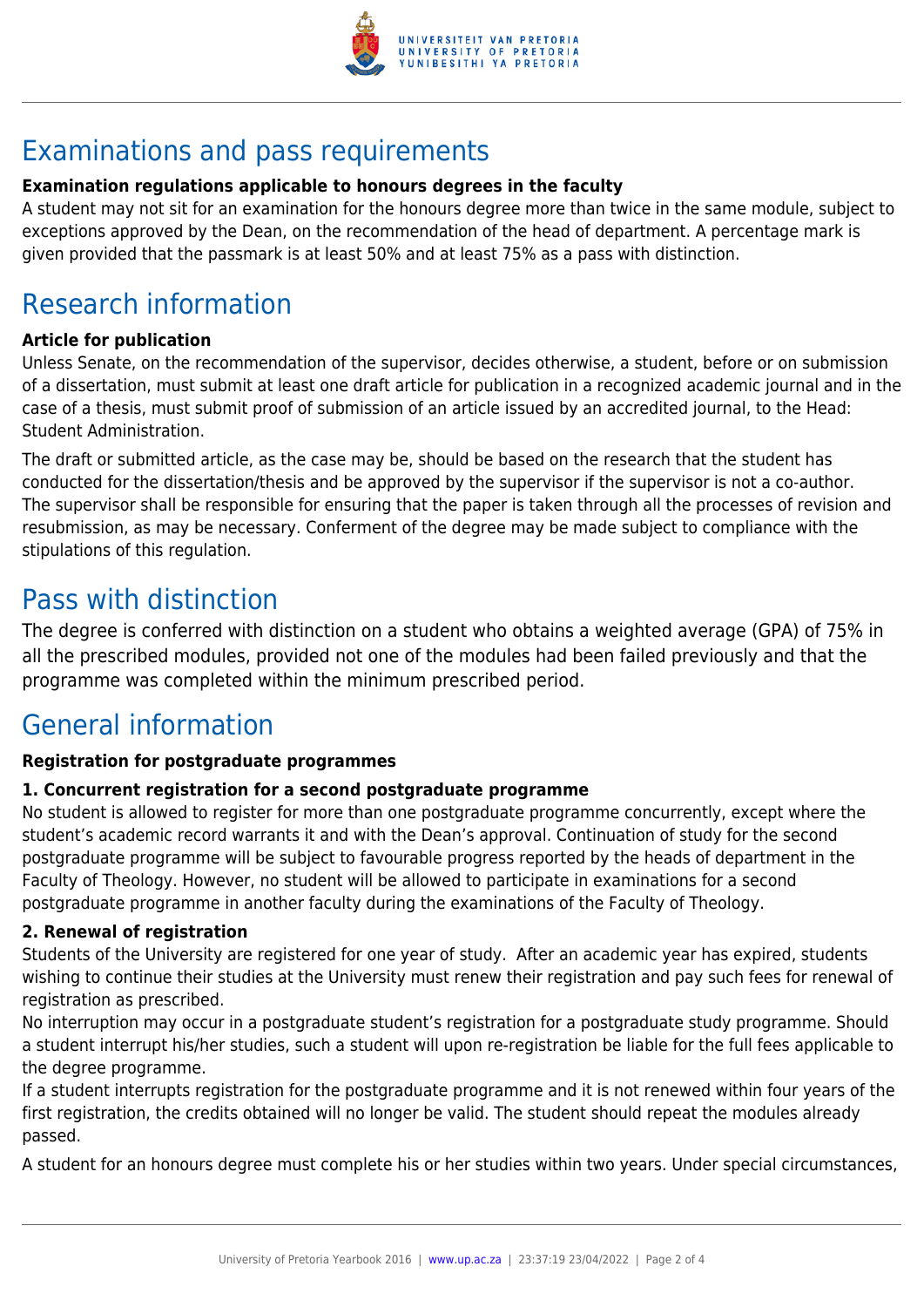

the Dean, on the recommendation of the head of department, may give approval for a limited fixed extension of this period.

A master's degree is conferred on a student only if at least one year has expired after obtaining the qualifications required for master's study.

A doctorate is conferred on a student only if at least 12 months since registration for the doctorate at this University have expired. Subject to other faculty regulations, a student for a doctorate must complete his or her studies within three years after first registering for the degree. Under special circumstances, the Dean, on the recommendation of the head of department, may give approval for a limited fixed extension of this period.